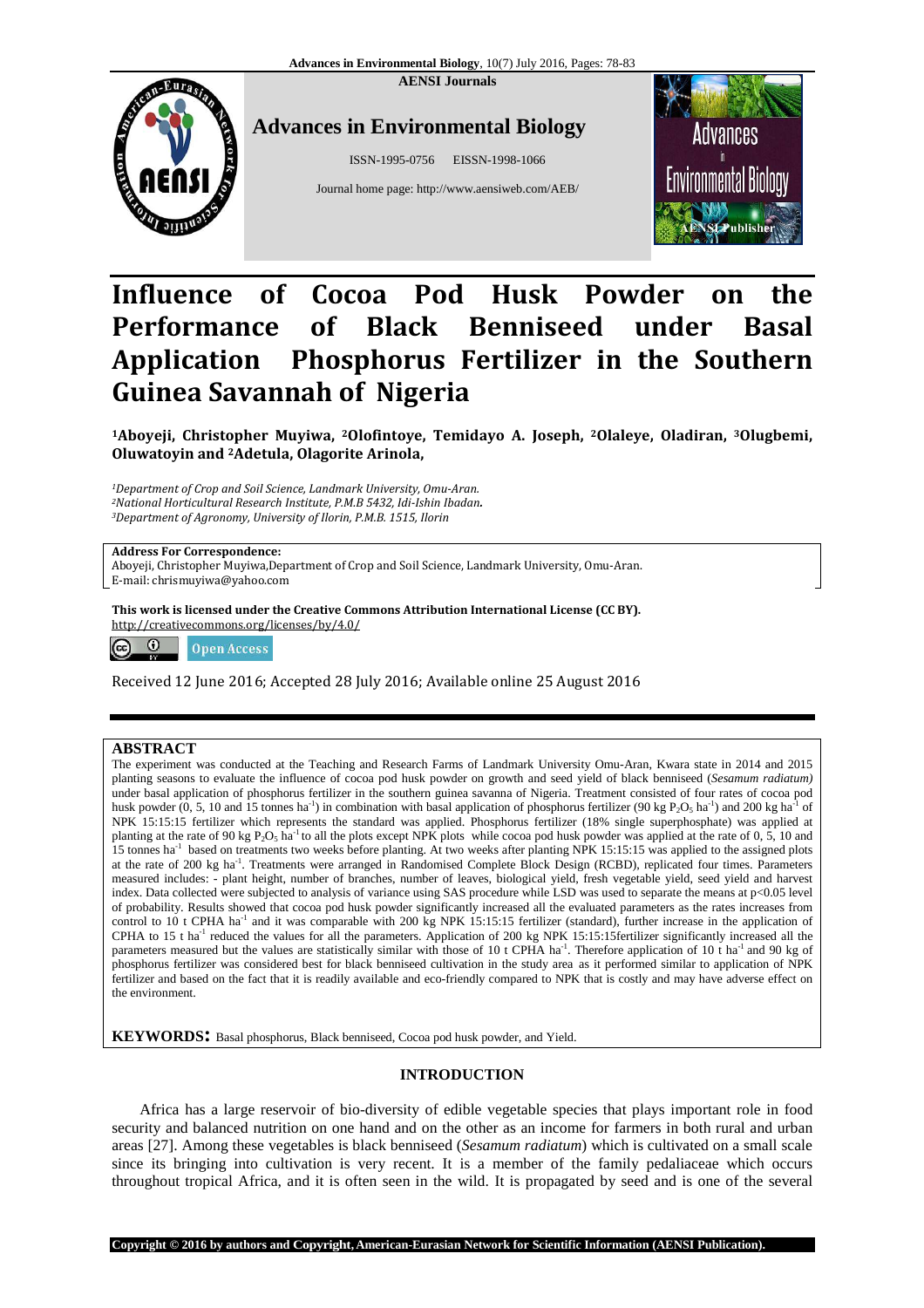neglected and underutilized leafy vegetables of the tropics despite its nutritional advantages. Young shoots are cut for use in soup; cooked leaves have a slimy texture. Black benniseed *(Sesamum radiatum)* is a perennial herb found in the Tropical areas of Africa [23]*.*Vegetable sesame *(Sesamum radiatum)* is propagated by seeds drilled in or broadcast on a well-prepared seedbed. Seeds are at times first raised in a nursery and the seedlings are transplanted to the well-prepared seed beds [5]. The leaves are harvested 6-8 weeks from seedling emergence or establishment either by uprooting the entire plant or by repeated topping of plants that re-grow to yield harvestable branches. Nutritional analysis showed that most tropical greens are much richer than temperate types in protein, vitamins and minerals [21]. One of the local names of Black benniseed *(Sesamum radiatum)* in South-Western is Ewe atura which means leaves that bring relaxation and health to the body possibly because they relieve constipation and cure other ailments [20]. Black benniseed *(Sesamum radiatum)* is a nutraceutical traditional leafy vegetable. The leaves, seeds and oil serve as food especially in farming community in Nigeria [4].

Black benniseed *(Sesamum radiatum)* seeds have been shown to be estrogenic and /or anti estrogenic [12]. The seeds have been reported to have a crude protein content of 22.9%. It adds to the protein, vitamin and mineral contents of the predominantly starchy diet of the people of tropical Africa [22]; [21]. Its fatty acid composition is oleic acid 40%, Iinoleic acid 40%, palmitic acid 10% and stearic acid 7%. Nutritional composition of black benniseed *(Sesamum radiatum)* leaves per 100g edible portion is; water 85.5g, energy 118kj, protein 3.4g, fat 0.7g, carbohydrate 8.6g, fibre 2.4g, C 77mg, P 203mg and riboflavin 0.3mg. The leaves are also used for treating various stomach ailments. The decoction of the leaves is used for the treatment of catarrh, eye pains as well as bruises and erupted skins. The decoction of combined roots and leaves has been reported to have anti-viral and anti fungal activity [15].

Despite the huge nutritional benefits of black benniseed *(Sesamum radiatum)*, there is dearth of information with regards to its requirements for optimum productivity, especially in this part of the world where it is grown mainly by resource-poor farmers who have little knowledge on its potentials. Very little is known about Black benniseed *(Sesamum radiatum),* even in the scientific community and it falls into the group of so-called neglected and underutilized leafy vegetables of the tropics.

 [19], observed that N content of most soil of Nigeria farmlands is low, making it the most limiting plant nutrient. [3] described soil fertility degradation as the second most serious constraint to food security in Africa. [16], [25], and [1] attributed the low marginal soil fertility to nutrient leaching, fast mineralization of organic matter, erosion of the top soil by intensive rainfall, bush burning, over grazing, clearing and continuous farming activity thus, severely reducing the soil productivity and results in low economic returns from farming activity. [17] attributed low productivity of tropical African soil to low nutrient holding capacities, high acidity, low organic matter, poor soil structure and low water-holding capacity. [6] posited that vegetable crop producers in the tropics are facing the problem of maintaining soil fertility as a result of unreliable rainfall, low level of fertilizer input and marginal soil fertility. This was due to the fact that vegetable crops are grown on farms that were intensively cropped, resulting in low yield [1].

 Cocoa is one of the most important tropical crops [14]. West Africa contributes about 70% of the world's cocoa production. The crop significantly contributed to the economies of countries in this sub-region, as well as economies of many other countries in Central America and South East Asia. Nigeria is the fourth largest producer of cocoa in the world with an estimated production of 485,000 metric tons in 2006 [14]. Cocoa pod is known to be cheap in southwest Nigeria [13] and about 220,000 metric tones of dry cocoa pod husk were produced in Nigeria. Cocoa pod husk (CPH) manure contains Ca, P, K, and also sizeable amount of useful organic constituents [18].

The use of cocoa pod husk powder has been tested on some crops but there is little or no information on its use as fertilizer on black benniseed.

There have been few reports on the use of cocoa pod husk powder as organic amendments on some vegetables but no report of its use on black benniseed. Integrated application of agro wastes and mineral fertilizers have been found to increase productive capacity of the soil [7]; [11].

 This study was therefore carried out to evaluate the influence of farm waste (cocoa pod husk powder) on growth, leaf and seed yield of black benniseed *(Sesamum radiatum)* under basal application of phosphorus fertilizer in view of its enormous benefits and potential role in improving the nutritional quality of man.

## **MATERIALS AND METHODS**

Experiments were conducted in 2014 and 2015 planting seasons at the Teaching and Research Farm of Landmark University Omu-Aran, Kwara state (Latitude  $8^{\circ}$  8' 0"N and Longitude  $5^{\circ}$  6'0"E) located in the southern Guinea savannah zone of Nigeria. The location has an annual rainfall pattern which extends between the months of April and October with average annual rainfall of between 600mm-1500mm. The peak rainfall is in May-June and September-October while the dry season is between November and March.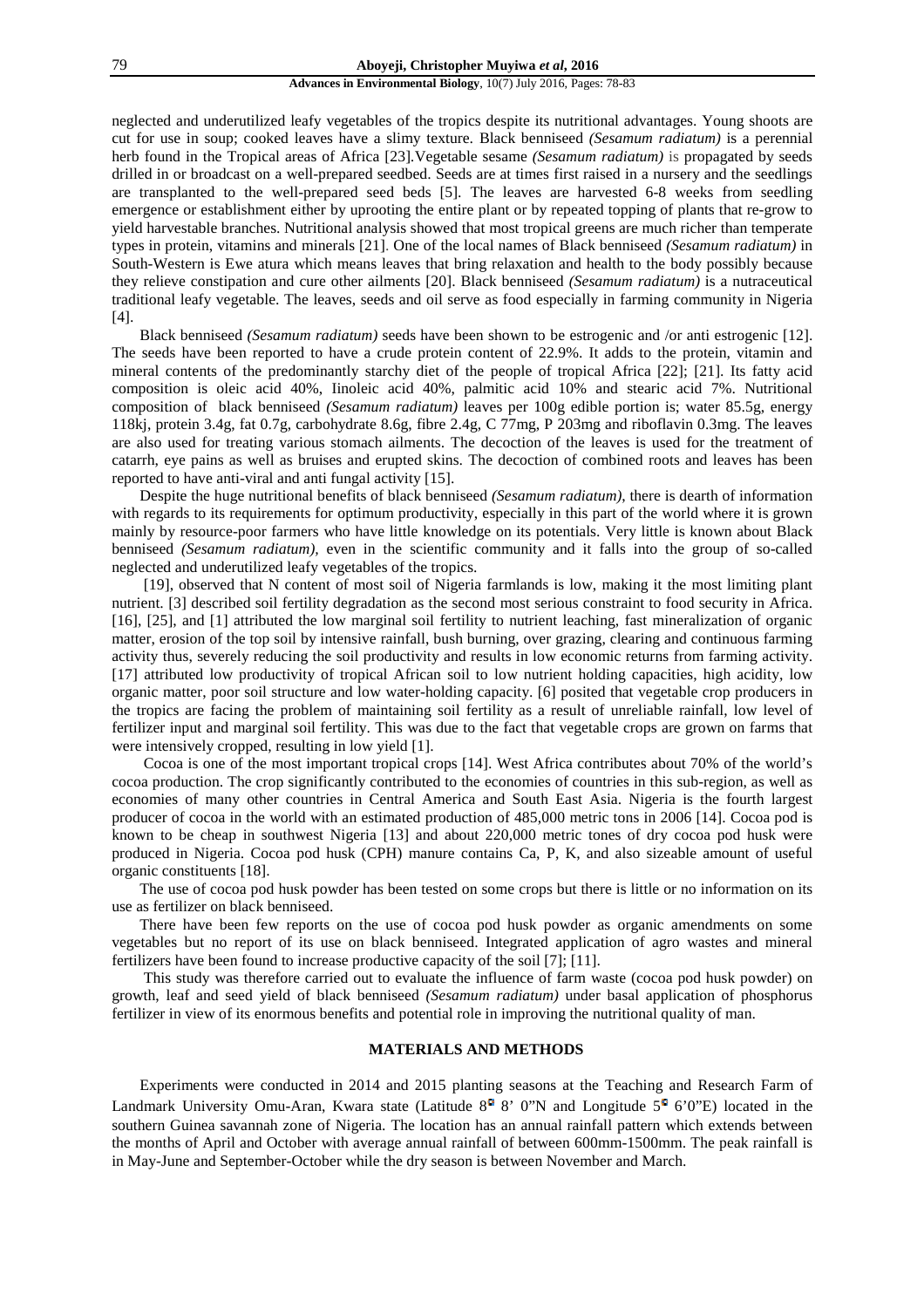Composite soil samples were collected during the cropping seasons to determine the physico-chemical properties of the soil.

The choice of land of the experimental sites were selected because they had been planted to various types of crops such as maize (*Zea mays* L.), guinea corn (*Sorghum bicolor* L. Moench), soybean (*Glycine max* L.), cowpea (*Vigna unguiculata*) and various leafy vegetables consecutively for more than five years without adequately replenishing the soil nutrients.

The experimental field of each of the experiments were ploughed once and harrowed twice to obtain a fine tilt after which it was marked into plots according to treatments. The size of each plot was 9 m<sup>2</sup>(3 x 3 m) while the net and the gross plot size used for the experiments were  $144m^2 (9 \text{ m x } 16 \text{ m})$  and  $256 m^2 (16 \text{ m x } 16 \text{ m})$ respectively. Seeds were sown directly by row drilling on the experimental plots and were thinned out two weeks after sowing to give a plant population of 133, 000 stands  $ha^{-1}$ .

Treatment consisted of four rates of cocoa pod husk powder  $(0, 5, 10 \text{ and } 15 \text{ tonnes ha}^{-1})$  and NPK 15:15:15 arranged in Randomised Complete Block Design (RCBD), replicated four times.

Phosphorus fertilizer (18% single superphosphate) was applied at planting at the rate of 90 kg P<sub>2</sub>O<sub>5</sub> ha<sup>-1</sup> to all the plots except NPK plots while cocoa pod husk powder was applied at the rate of 0, 5, 10 and 15 tonnes ha<sup>-1</sup> based on treatments two weeks before planting. At two weeks after planting NPK 15:15:15 was applied to the assigned plots at the rate of 200 kg  $ha^{-1}$ .

Pre-emergence application of Pendimethalin (500EC) at the rate of 2.5 kg a.i ha<sup>-1</sup> was done immediately after seed sowing as a measure to control weeds. This was later supplemented by manual weeding at 6 and10 weeks after sowing. The following parameters were taken during the experiment, plant height, number of branches, number of leaves, leaf fresh weight, biological yield, seed yield and harvest index. Data collected were subjected to analysis of variance using SAS procedure while LSD was used to separate the means at p<0.05 level of probability.

## **RESULTS AND DISCUSSION**

Pre-treatment soil physico-chemical analyses of the experimental sites for the periods of the study (Table 1) showed that the soils have the same values of sand, silt and clay. The soils were sandy loam in texture. The soils were high in sand and low in both silt and clay. The soils were acidic and low in organic matter, total N, available P and exchangeable K, Ca and Mg according to the critical levels of 3.0 % organic matter, 0.20 % N, 10.0 mg/kg available P, 0.16-0.20 cmol/kg for K, 2.0 cmol/kg for exchangeable Ca and 0.40 cmol/kg for exchangeable Mg recommended for crop production in ecological zones of Nigeria [2]. The soil will therefore be unable to sustain crop yield without the addition of external input. It was found that cocoa pod ash is high in K, Ca and Mg and low P and moderate in N (Table 2).

| Soil properties           | Values     |            |  |  |  |
|---------------------------|------------|------------|--|--|--|
|                           | 2014       | 2015       |  |  |  |
| Sand $(\%)$               | 76         | 76         |  |  |  |
| $Silt$ (%)                | 13         | 13         |  |  |  |
| Clay $(\%)$               |            |            |  |  |  |
| Textural class            | Sandy loam | Sandy loam |  |  |  |
| pH (water)                | 5.25       | 5.36       |  |  |  |
| Organic matter (%)        | 2.24       | 2.21       |  |  |  |
| Total $N$ $(\%)$          | 0.16       | 0.14       |  |  |  |
| Available P (mg/kg)       | 9.5        | 9.3        |  |  |  |
| Exchangeable K (cmol/kg)  | 0.14       | 0.14       |  |  |  |
| Exchangeable Ca (cmol/kg) | 2.0        | 2.1        |  |  |  |
| Exchangeable Mg (cmol/kg) | 0.36       | 0.32       |  |  |  |

**Table 1:** Soil physical and chemical characteristics of the experimental sites at 0 – 15cmdepth

**Table 2:** Chemical composition of cocoa pod husk powder

| $-$<br>pH<br>(water | $\degree$ %<br>$\sim$ | M%<br>O.M      | N %  | $\cap$ N<br>◡                | $D_0$<br>70 | -<br>$\%$<br>Mφ | $TZ$ 0.<br>в.<br>$\mathbf{r}$ | -<br>`a %<br>Uά    |
|---------------------|-----------------------|----------------|------|------------------------------|-------------|-----------------|-------------------------------|--------------------|
| 5.85                | 3.60                  | $- -$<br>75.00 | 1.80 | $\sim$ $\sim$<br><u>v. J</u> | 0.10<br>0.1 | 1.68            | 70<br>J.IO                    | $\Omega$<br>יי<br> |

*Vegetative parameters:* 

The influence of application of cocoa pod husk powder on the vegetative growth of black benniseed under basal application of phosphorus fertilizer in 2014 and 2015 planting seasons is as shown on Table 3. Application of NPK fertilizer produces taller plant height, number of branches and more number of leaves which was statistically similar with the application of 10 tonnes of cocoa pod powder. There was a significant effect of different rates of cocoa pod husk powder on growth parameters of sesamum (p<0.05) in both years. Varying rates of cocoa pod husk powder significantly increased vegetative parameter up to 10 tonnes ha<sup>-1</sup>, further increase to 15 tonnes ha<sup>-1</sup> significantly reduced the vegetative parameters. The control gave significantly lower values for plant height, number of branches and number of leaves.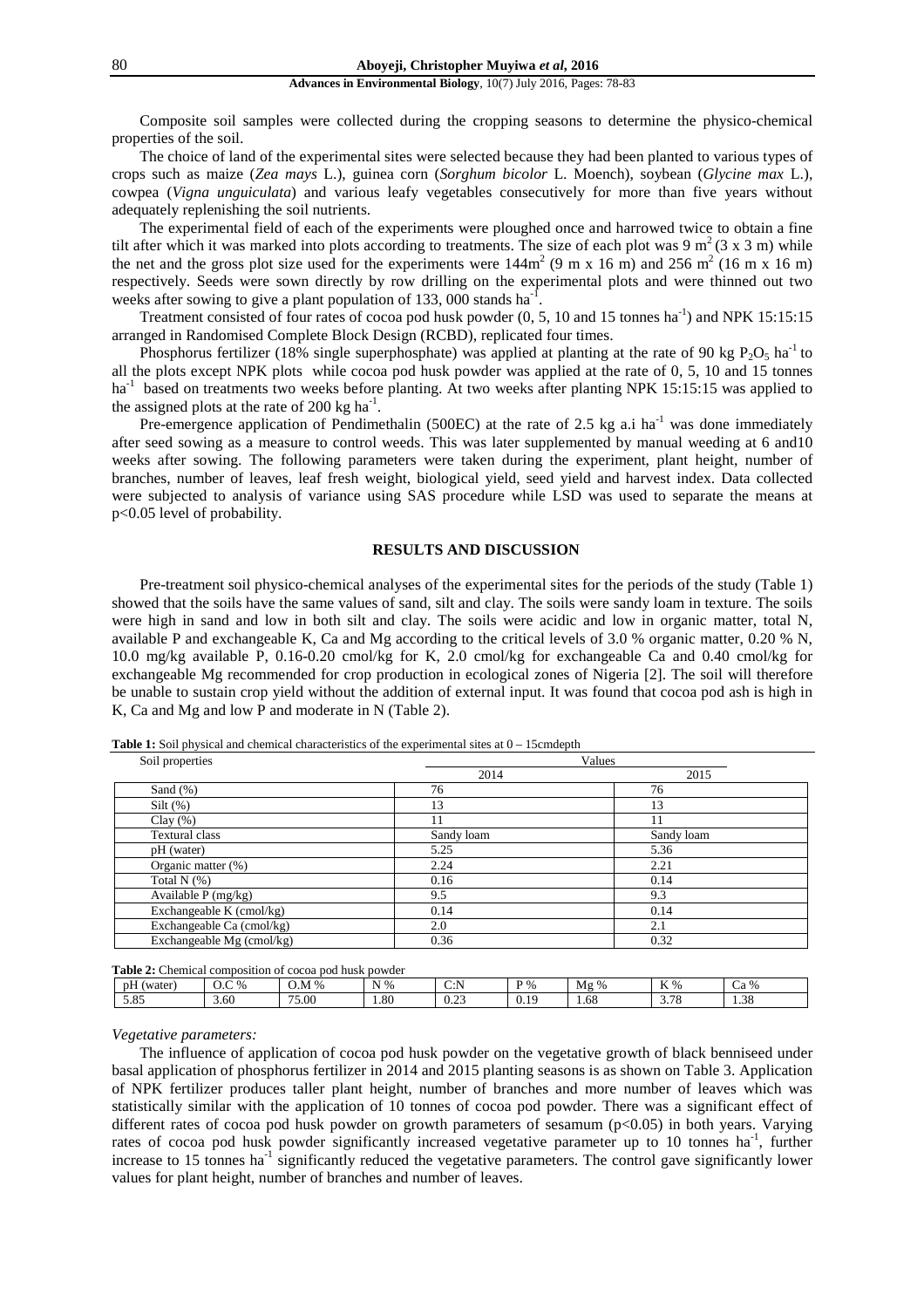|                 |                   | application of phosphorus refunzer in $2014$ and $2013$ planting seasons. |                    |      |                  |      |  |
|-----------------|-------------------|---------------------------------------------------------------------------|--------------------|------|------------------|------|--|
| Treatment       | Plant height (cm) |                                                                           | Number of branches |      | Number of leaves |      |  |
|                 | 2014              | 2015                                                                      | 2014               | 2015 | 2014             | 2015 |  |
| CPHP t ha       |                   |                                                                           |                    |      |                  |      |  |
|                 | 89.67             | 88.41                                                                     | 12                 | 11   | 132              | 127  |  |
|                 | 93.67             | 96.00                                                                     | 14                 | 14   | 158              | 148  |  |
| 10              | 115.67            | 116.10                                                                    | 18                 | 19   | 207              | 210  |  |
| 15              | 100.67            | 105.77                                                                    | 15                 | 16   | 183              | 170  |  |
| <b>NPK</b>      | 117.21            | 120.36                                                                    | 19                 | 19   | 221              | 219  |  |
| LSD $_{(0.05)}$ | 2.27              | 7.4                                                                       | 1.00               | 1.7  | 23.1             | 10.3 |  |

**Table 3:** Effects of cocoa pod husk powder (CPHP) on the vegetative growth of black benniseed (*Sesamum radiatum*) under basal  $\frac{1}{2}$  phosphorus fertilizer in 2014 and 2015 planting

#### *Yield and yield components:*

Tables 4 and 5 shows the influence of cocoa pod powder on the yield and yield parameters of black benniseed under basal application of phosphorus fertilizer in 2014 and 2015 planting seasons. There were significant differences in fresh vegetable yield, biological yield, seed yield and harvest index of black benniseed at various application rates of cocoa pod powder in both years. Results revealed that yield and yield components increase with increasing rates of cocoa pod powder and the highest values were obtained with the application of 10 tonnes ha<sup>-1</sup> which was statistically similar with the values obtained when NPK fertilizer was applied. The least values were obtained with the control  $(0 \text{ tonnes ha}^{-1})$ .

**Table 4:** Effects of cocoa pod husk powder (CPHA) on yield parameters of black Benniseed (*Sesamum radiatum*) under basal application of phosphorus fertilizer in 2014 and 2015 planting seasons.

| Treatment                 |           | Fresh vegetable yield $(kg ha^{-1})$ | Biological yield (kg ha <sup>-1</sup> ) |           |  |
|---------------------------|-----------|--------------------------------------|-----------------------------------------|-----------|--|
|                           | 2014      | 2015                                 | 2014                                    | 2015      |  |
| $CPHP$ t ha <sup>-1</sup> |           |                                      |                                         |           |  |
|                           | 6,554.90  | 5.999.40                             | 7.110.40                                | 6,555.00  |  |
|                           | 7.665.90  | 7.199.28                             | 8.332.50                                | 7.554.80  |  |
| 10                        | 10,332.30 | 10,476.73                            | 10,665.60                               | 10,998.90 |  |
| 15                        | 8.999.10  | 8.443.60                             | 9.554.60                                | 8,888.00  |  |
| <b>NPK</b>                | 10.630.00 | 11, 302.55                           | 10.960.54                               | 11,275.10 |  |
| $LSD_{(0.05)}$            | 433.29    | 1.288.76                             | 377.74                                  | 333.30    |  |

|                                                                         | <b>Table 5:</b> Effects of cocoa pod husk powder (CPHA) on seed yield and harvest index of black benniseed (Sesamum radiatum) under basal |
|-------------------------------------------------------------------------|-------------------------------------------------------------------------------------------------------------------------------------------|
| application of phosphorus fertilizer in 2014 and 2015 planting seasons. |                                                                                                                                           |

| . .<br>Treatment          | Seed yield $(kg ha^{-1})$ |        | Harvest index |      |  |
|---------------------------|---------------------------|--------|---------------|------|--|
|                           | 2014                      | 2015   | 2014          | 2015 |  |
| CPHP $t$ ha <sup>-1</sup> |                           |        |               |      |  |
| 0                         | 199.98                    | 133.32 | 3.21          | 3.00 |  |
|                           | 266.64                    | 222.20 | 4.03          | 4.01 |  |
| 10                        | 398.85                    | 451.29 | 5.43          | 5.60 |  |
| 15                        | 322.19                    | 311.08 | 4.72          | 4.80 |  |
| <b>NPK</b>                | 429.32                    | 520.28 | 5.80          | 6.55 |  |
| $LSD$ (0.05)              | 44.44                     | 99.99  | 0.61          | 1.00 |  |

#### *Discussion:*

Analysis of cocoa pod powder showed that it contained N, P, K, Ca, and Mg. This is in line with the work of [8]. The height of plant is an important growth character directly linked with the productivity potential of plants. An optimum plant height has been claimed to be positively correlated with productivity of plants [24]. Nitrogen is a major nutritional element required for tissue differentiation and its role in increasing plant growth and development are well documented by various workers [10]. In this study, increase application of cocoa pod husk powder (10 t ha<sup>-1</sup>) and application inorganic fertilizer (200 kg NPK ha<sup>-1</sup>) resulted in significant increase in plant height. This could be due to availability of nitrogen with the application of the amendments, culminating in enhanced N uptake and hence faster growth. It could also be as a result of presence of calcium in the cocoa pod powder which function in the root and tip elongation making it to compete favorably with NPK fertilizer. The control (0 t ha<sup>-1</sup> of cocoa pod husk powder) gave the least plant height which was significantly lower than other rates of cocoa pod husk powder. This could be that the native nitrogen in the soil was low and the basal application of phosphorus was not sufficient for the growth of black benniseed.

Changes in the number of leaves and number of branches affected the overall performance of plants as the leaves serve as photosynthetic organ of the plants [9]. Phosphorus fertilizer facilitates the production of more roots and increased number of branches. Results also revealed that number of leaves and number of branches per plant varied significantly with varying rates of cocoa pod husk powder and application of NPK fertilizer. Cocoa pod husk powder at 10 t ha<sup>-1</sup> and NPK fertilizer at 200 kg ha<sup>-1</sup> gave higher and statistically similar values for number of leaves and number of branches per plant while the least values for the parameters were obtained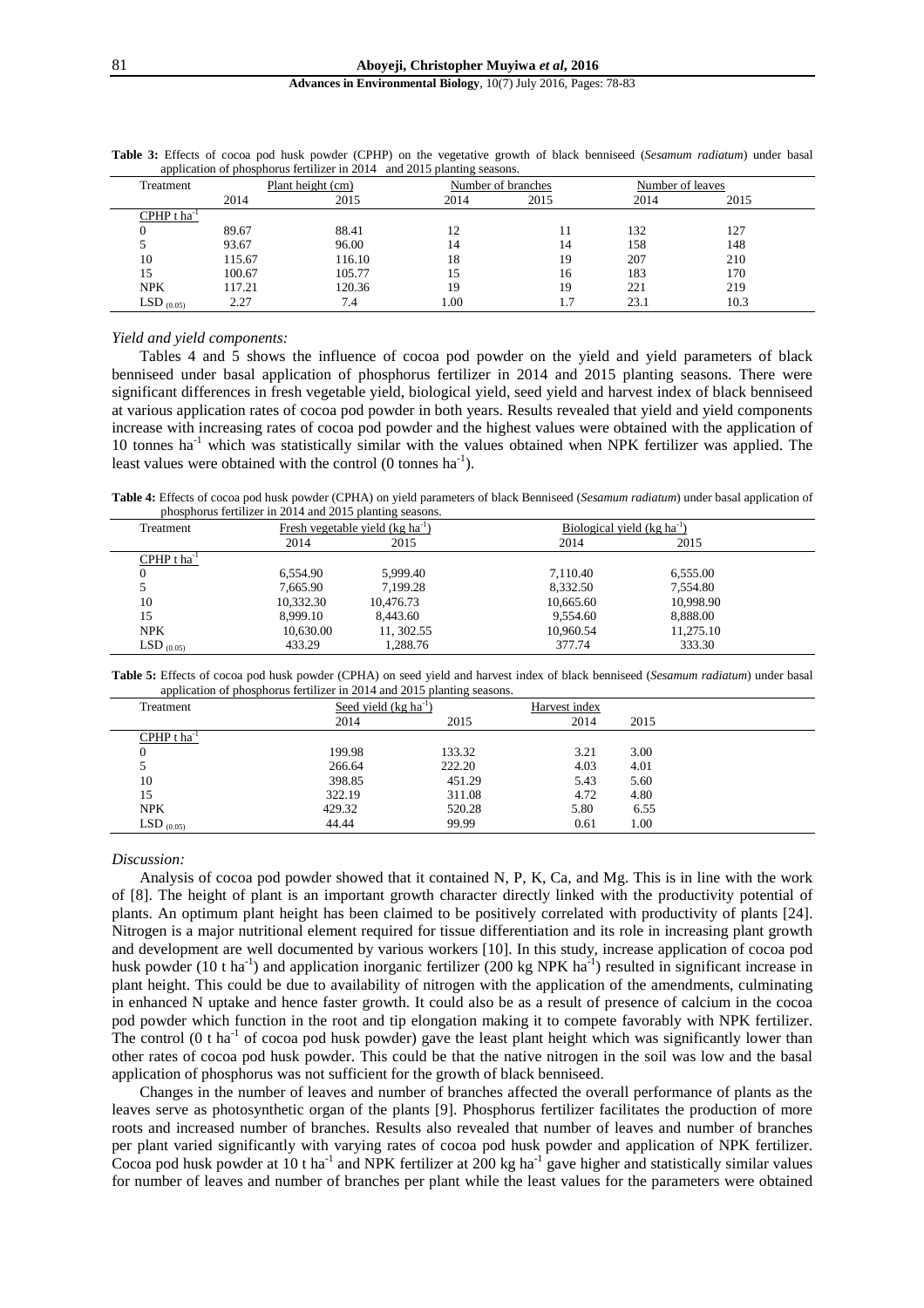at 0 t ha-1 of cocoa pod husk powder. The increase in plant height, number of branches and number of leaves with the application of cocoa pod husk powder at 10 t ha<sup>-1</sup> and NPK fertilizer at 200 kg ha<sup>-1</sup> as observed in this study could be that both amendments supplied the plant with enough quantity of nutrient phosphorus in addition to the basal application of phosphorus fertilizer which facilitated increased rate of new cell formation.

Fresh vegetable and biological yield increased significantly when cocoa pod husk powder at 10 t ha<sup>-1</sup> and NPK fertilizer at 200 kg ha<sup>-1</sup> were applied. This could be as a result of increase plant height, more number of leaves and branches that was recorded.

Seed yield was also found to increase significantly with the application of 10 t ha<sup>-1</sup> cocoa pod powder and 200 kg NPK ha-1. This may be due to some of the functions of phosphorus fertilizer in stimulating seed production and its translocation into the fruiting areas of the plants. Similar result was documented by [26] who observed that some specific growth factors that have been associated with phosphorus are: stimulated root development, increased stalk and stem strength, improved flower formation and seed production, more uniform and earlier crop maturity, improvements in crop quality, and increased resistance to plant diseases.

Magnesium is known to be part of chlorophyll molecule that is essential in photosynthesis and large quantities of it are found in the seed. High values for all the parameter measured as a result of application of cocoa pod husk powder could be as a result of presence of magnesium in the amendment which assisted in the process of photosynthesis hence taller plants, more number of leaves and branches, increased fresh vegetable and biological yield and increased seed yield.

Generally, the control gave the least values for all the parameter tested. This signifies that basal application of phosphorus fertilizer alone (90 kg  $P_2O_5$  ha<sup>-1</sup>) will not be sufficient for the production of black benniseed. In the same vein, application of 15 t ha<sup>-1</sup> of cocoa pod husk powder resulted in value reduction for all the parameters in the study area. This could be as a result of toxicity.

The reduction in all the parameters measured when  $5$  t ha<sup>-1</sup> cocoa pod husk powder was applied could be that the soil is deficient in macro and micro nutrients and application of 5 t ha<sup>-1</sup> cocoa pod husk powder could not sustain the production of black benniseed.

This study showed that cocoa pod husk powder which is apparently a waste product of cocoa and a farm waste could be used to increase availability of N, P, K, Ca, and Mg in soil and their uptake by black bennseed thereby leading to enhanced growth and yield performance of the plant.

#### *Conclusion:*

Application of 200 kg NPK 15:15:15 fertilizer significantly increased all the parameters measured but the values were statistically similar with those of 10 t CPHA ha<sup>-1</sup>. The results of this study revealed that vegetative parameters, yield component and seed yield were all significantly increased with application of 10 t ha<sup>-1</sup> of cocoa pod husk powder and it compared favorably with the application of 200 kg NPK ha<sup>-1</sup>. Thus, application of 10 t ha-1 of cocoa pod husk powder was observed to be the best for black benniseed cultivation under basal (90 kg  $P_2O_5$  ha<sup>-1</sup>) application of phosphorus fertilizer in the study area.

## *Contribution to knowledge:*

Cocoa pod husk ash powder could serve as organic fertilizer as it contains minerals like N, P, K, Ca and Mg in varying proportions while the applied in-organic fertilizer contains only NPK. Therefore attention can be shifted from the use of in-organic fertilizer which has detrimental effect on both health and the environment to the use of farm waste like cocoa pod husk powder

## **REFERENCES**

- [1] Akinrinde, E.A., 2006. Issues of Optimum Nutrient Supply for Sustainable Crop Production in Tropical Developing Countries; Pakistan Journal of Nutrition, 5(4): 387-390.
- [2] Akinrinade, E.A and G.O. Obigbesan, 2000. Evaluation of the fertility status of selected soils for crop production in five ecological zones of Nigeria. Proceedings 25th Annual Conference of Soil Science Society of Nigeria, Ibadan: pp: 279-288.
- [3] Akiri, M., 2011. Bill Gate Foundation Boosts on soil fertility (\$4.5m). The Nation Daily Newspaper, Friday, February 4<sup>th</sup>, p: 43.
- [4] Akpan –Iwo, G., A.A. Idowu, S. Misari, 2006. Collection and evaluation of sesame (sesamum spp) germplasm in Nigeria.IGPR FAO, 142: 59-62.
- [5] Auwalu, B.M., 1995. Influence of some Agronomic Practices on Growth, Yield and Nutritional Quality of Vegetable sesame (*Sesamum radiatum* Schum),P hD Thesis, Abubakar Tafawa Balewa University, Bauchi. Nigeria. pp: 124.
- [6] Awodun, M.A., 2008. Effects of Nitrogen Released from Rumen Digesta and Cow Dung on Soil and Leaf Nutrition Content of Gboma (Solanum macrocarpon): Journal of Applied Biosciences: 7: 202-206*.*